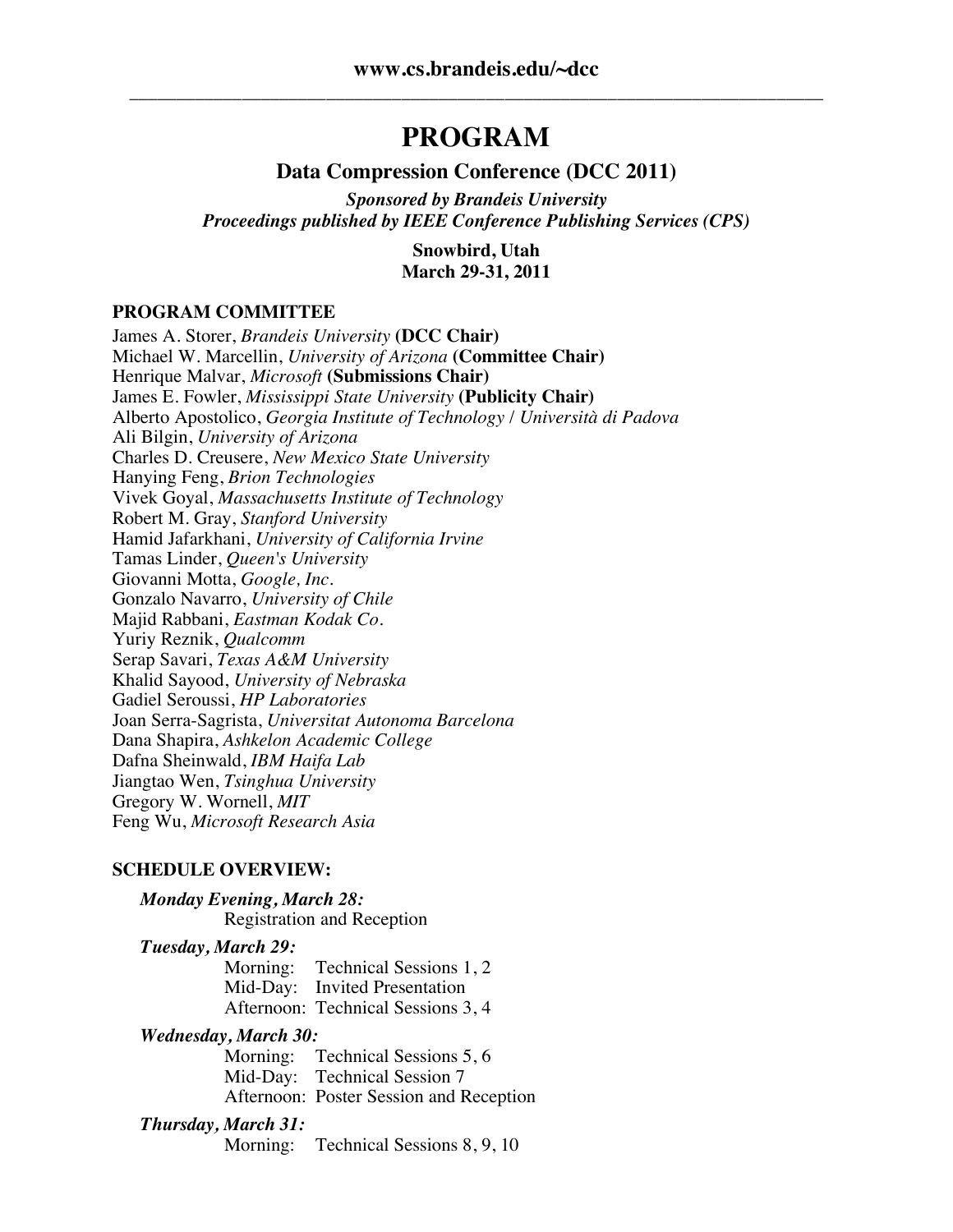### **MONDAY EVENING**

Registration / Reception, 7:00-10:00pm (Golden Cliff Room)

### **TUESDAY MORNING**

## **SESSION 1**

| 8:00am: On Asymptotically Optimal Stationary Source Codes for IID Sources 3<br>Mark Z. Mao, Robert M. Gray, and Tamás Linder <sup>†</sup><br>Stanford University, 'Queen's University |
|---------------------------------------------------------------------------------------------------------------------------------------------------------------------------------------|
| John C. Kieffer and John Marcos<br>University of Minnesota                                                                                                                            |
| G. Böcherer and R. Mathar<br><b>RWTH Aachen University</b>                                                                                                                            |
| <b>9:00am:</b> Quasi-cyclic Minimum Storage Regenerating Codes<br>Bernat Gastón, Jaume Pujol, and Mercè Villanueva<br>Autonomous University of Barcelona                              |
| Yuriy A. Reznik<br>Qualcomm Inc.                                                                                                                                                      |
| Amir Ingber and Yuval Kochman <sup>†</sup><br>TAU, 'MIT                                                                                                                               |

## **Break:** 10:00am - 10:20am

## **SESSION 2**

| <b>10:20am:</b> Robust Learning of 2-D Separable Transforms<br>for Next-Generation Video Coding<br>Osman G. Sezer, Robert Cohen <sup>†</sup> , and Anthony Vetro <sup>†</sup><br>Georgia Institute of Technology, Mitsubishi Electric Research Laboratories |  |
|-------------------------------------------------------------------------------------------------------------------------------------------------------------------------------------------------------------------------------------------------------------|--|
| Eduardo Martínez-Enríquez and Antonio Ortega <sup>†</sup><br>Universidad Carlos III, 'University of Southern California                                                                                                                                     |  |
| Ching Ming Wang, Jascha Shol-Dickstein, Ivana Tošic, and Bruno A. Olshausen<br>UC Berkeley                                                                                                                                                                  |  |
| <b>11:20am:</b> Iterative Thresholding-Based Sparse Directional Representation<br>Lingchen Zhu and Hongkai Xiong<br>Shanghai Jiao Tong University                                                                                                           |  |
| <i><b>11:40am:</b></i> Hybrid Scalar/Vector Quantization of Mel-Frequency Cepstral Coefficients<br>Laura E. Boucheron, Phillip L. De Leon, and Steven Sandoval<br>New Mexico State University                                                               |  |

## **Lunch Break:** 12:00noon - 2:30pm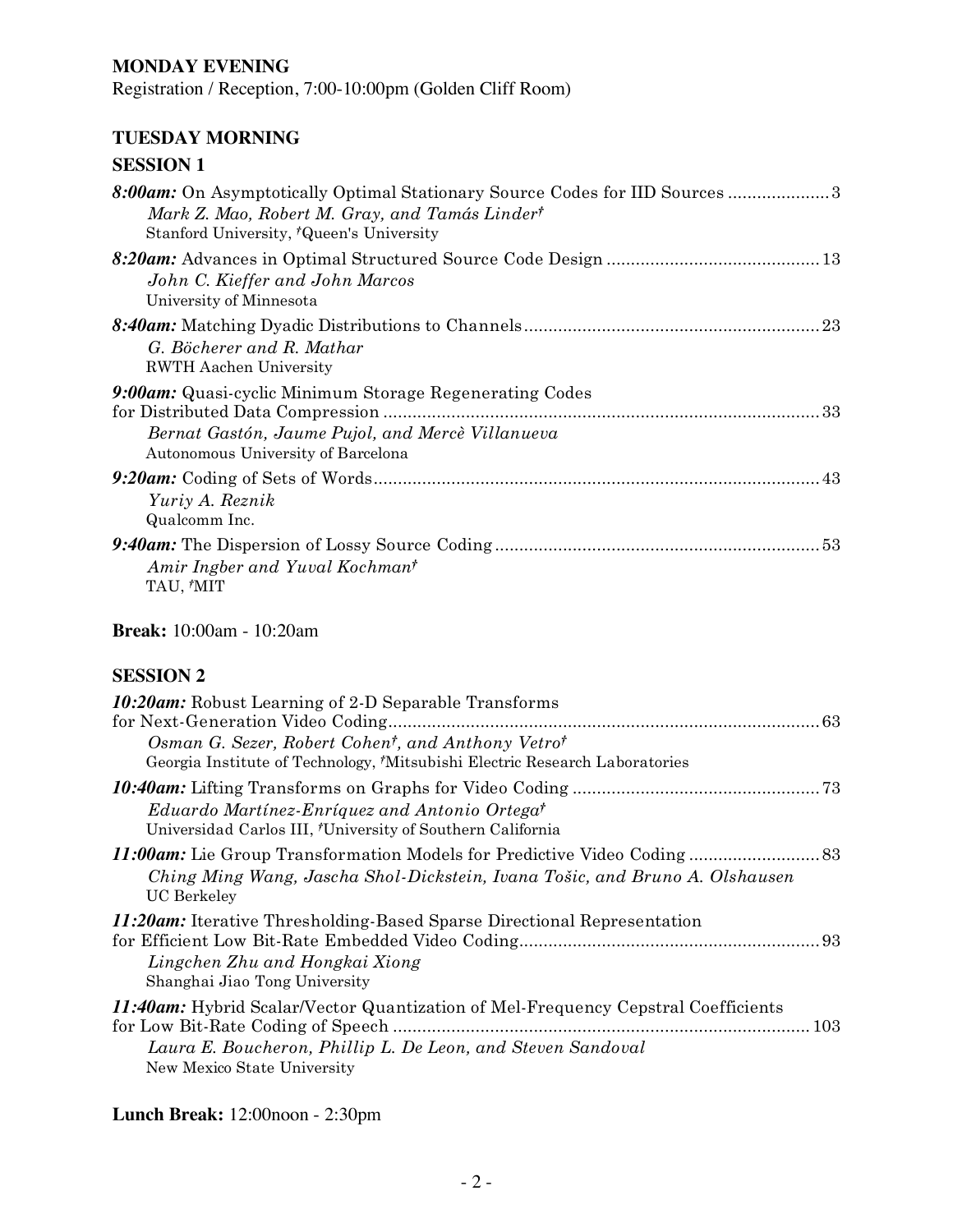#### **TUESDAY MID-DAY INVITED PRESENTATION**

2:30pm - 3:30pm

## **The MobileASL Project**

#### *Eve Riskin (University of Washington)*

The MobileASL project at the University of Washington and Cornell University developed software and algorithms to enable real-time video sign language communication over the current 3G U.S. cellular network at 30 kbps on an off-the-shelf cell phone. This talk describes the MobileASL technology, including algorithms specifically for ASL video to measure ASL intelligibility, extend cell phone battery life, and improve video quality at very low bit rates. We will also describe results from a pilot field study with MobileASL from Summer 2010 with eleven Deaf and Hard-of-Hearing individuals in Seattle.

**Break:** 3:30 - 4:00pm

#### **MONDAY AFTERNOON**

#### **SESSION 3**

| Wing-Kai Hon, Tsung-Han Ku, Rahul Shah <sup>†</sup> , Sharma V. Thankachan <sup>†</sup> ,                                                                                      |  |
|--------------------------------------------------------------------------------------------------------------------------------------------------------------------------------|--|
| and Jeffrey Scott Vitter <sup>#</sup>                                                                                                                                          |  |
| Tsing Hua University, <i>†Louisiana State University</i> , <i>‡University of Kansas</i>                                                                                        |  |
| Wing-Kai Hon, Manish Patil <sup>†</sup> , Rahul Shah <sup>†</sup> , and Sharma V. Thankachan <sup>†</sup><br>National Tsing Hua University, <i>†Louisiana State University</i> |  |
| Hua Zhao and Songfeng Lu<br>Huazhong University of Science and Technology                                                                                                      |  |
| Shmuel T. Klein and Dana Shapirat<br>Bar Ilan University, 'Ashkelon Academic College                                                                                           |  |

#### **Break:** 5:20 - 5:40pm

#### **SESSION 4**

| Alessia Amelio <sup>†</sup> , Alberto Apostolico <sup>†</sup> , and Simona E. Rombo <sup>†,</sup>                       |  |
|-------------------------------------------------------------------------------------------------------------------------|--|
| <sup>†</sup> Università della Calabria, <sup>‡</sup> Georgia Institute of Technology,                                   |  |
| *Consiglio Nazionale delle Ricerche                                                                                     |  |
| <b>6:00pm:</b> Rate-Distortion Optimized Adaptive Scanning Order                                                        |  |
|                                                                                                                         |  |
| Francesc Auli-Llings and Michael W. Marcellin <sup>†</sup>                                                              |  |
| Universitat Autònoma de Barcelona, 'University of Arizona                                                               |  |
| <b>6:20pm:</b> Transductive Regression with Local and Global Consistency                                                |  |
|                                                                                                                         |  |
| Xianming Liut, Debin Zhaot, Ruigin Xiong <sup>‡</sup> , Siwei Ma <sup>‡</sup> , Wen Gaot, <sup>‡</sup> ,                |  |
| and Huifang $Sun^{\bullet}$                                                                                             |  |
| <sup>†</sup> Harbin Institute of Technology, <sup>‡</sup> Peking University, 'Mitsubishi Electric Research Laboratories |  |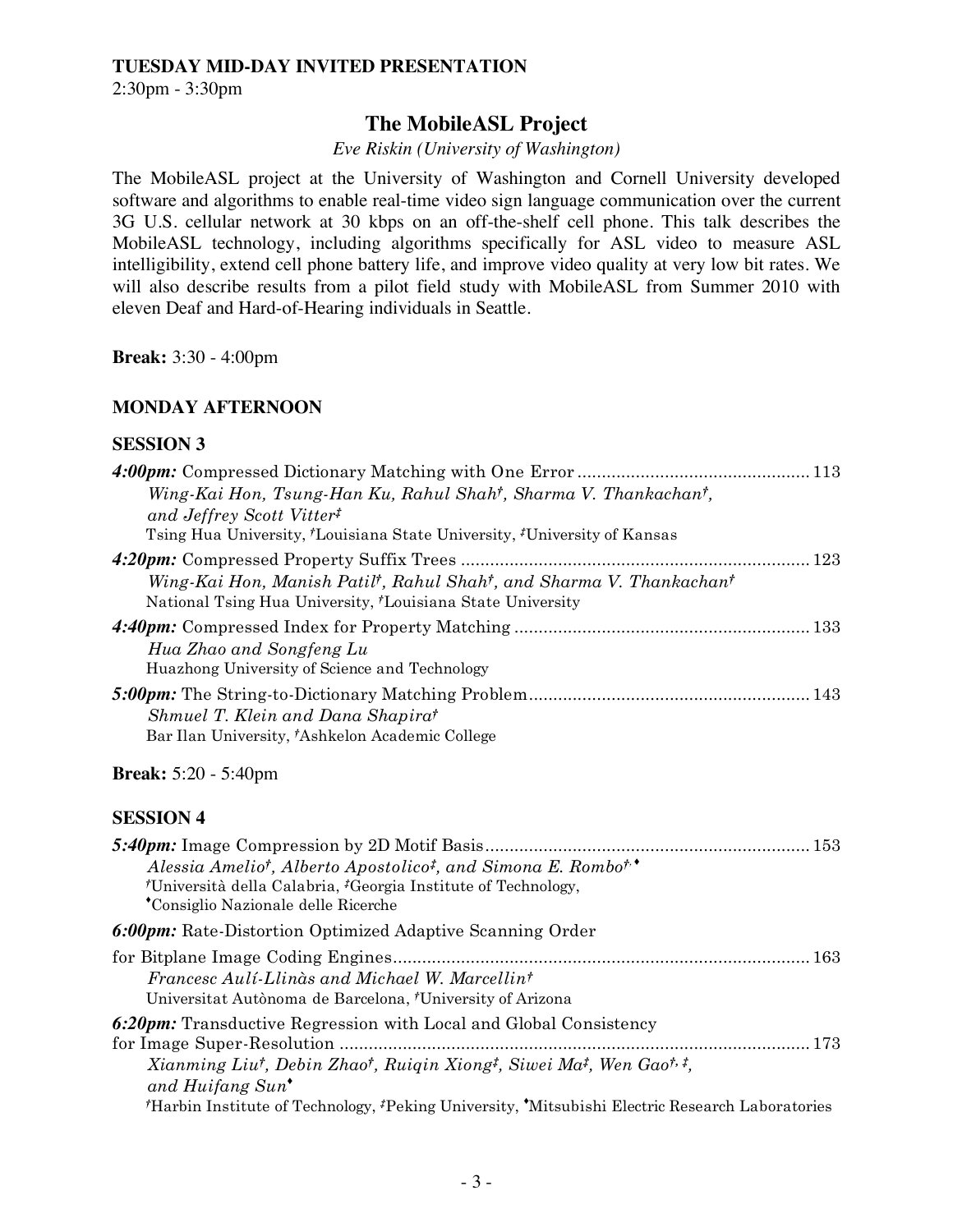## **WEDNESDAY MORNING**

## **SESSION 5**

| 8:00am: Residual Reconstruction for Block-Based Compressed Sensing of Video 183        |     |
|----------------------------------------------------------------------------------------|-----|
| Sungkwang Mun and James E. Fowler                                                      |     |
| Mississippi State University                                                           |     |
|                                                                                        |     |
| Eric W. Tramel and James E. Fowler                                                     |     |
| Mississippi State University                                                           |     |
| 8:40am: A Compressive Sensing Reconstruction Algorithm                                 |     |
|                                                                                        |     |
| Xinyu Zhang, Zhuoyuan Chen, Jiangtao Wen, Jianwei Ma <sup>†</sup> ,                    |     |
| Yuxing Han <sup>t</sup> , and John Villasenor <sup>†</sup>                             |     |
| Tsinghua University, 'Florida State University, 'University of California, Los Angeles |     |
| 9:00am: Formulating Binary Compressive Sensing Decoding                                |     |
|                                                                                        |     |
| Xiao Lin Liu, Chong Luo <sup>†</sup> , amd Feng Wu <sup>†</sup>                        |     |
| University of Science and Technology of China, 'Microsoft Research Asia                |     |
| 9:20am: Energy-Efficient Data Acquisition in Wireless Sensor Networks                  |     |
|                                                                                        | 223 |
| Mina Sartipi and Robert Fletcher                                                       |     |
| University of Tennessee Chattanooga                                                    |     |
| 9:40am: Progressive Quantization of Compressive Sensing Measurements 233               |     |
| Liangjun Wang <sup>†</sup> , Xiaolin Wu <sup>‡</sup> , and Guangming Shi <sup>†</sup>  |     |
| Xidian University, McMaster University                                                 |     |
|                                                                                        |     |

## **Break:** 10:00am - 10:20am

## **SESSION 6**

| <b>10:20am:</b> Graph Entropy Characterization                                                                |
|---------------------------------------------------------------------------------------------------------------|
|                                                                                                               |
| <i><b>Ofer Shayevitz</b></i>                                                                                  |
| University of California, San Diego                                                                           |
| <b>10:40am:</b> The Two-Way Relay Network with Arbitrarily Correlated Sources<br>and an Orthogonal MAC<br>253 |
| Roy Timot, Lawrence Ongt, and Gottfried Lechnert                                                              |
| <sup>†</sup> University of South Australia, <sup>‡</sup> The University of Newcastle                          |
| <i>11:00am:</i> On the Rate Region of the Vector Gaussian One-Helper                                          |
| 263                                                                                                           |
| Guogiang Zhang                                                                                                |
| KTH - Royal Institute of Technology                                                                           |
| 11:20am: On Natural Type Selection in Universal Multiple Description Coding 273                               |
| Yuhua Fan, Jia Wang, and Jun Sun                                                                              |
| Shanghai Jiao Tong University                                                                                 |
| 11:40am: Fast R-D Optimal Packetization of Embedded Bitstreams                                                |
| -283                                                                                                          |
| Jiayi Xu and Sorina Dumitrescu                                                                                |
| McMaster University                                                                                           |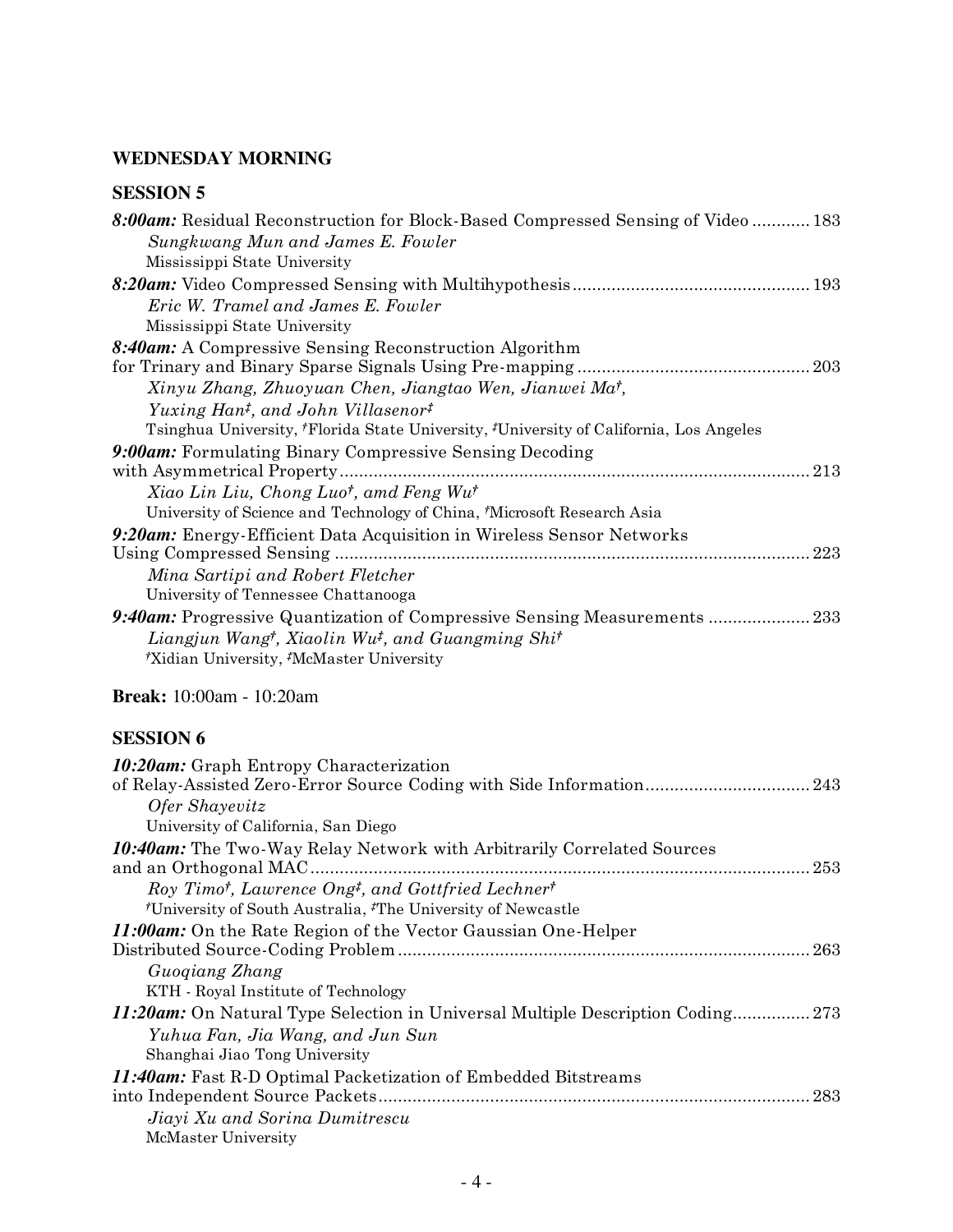**Lunch Break:** 12:00pm - 2:30pm

#### **WEDNESDAY MID-DAY**

#### **SESSION 7**

| John Z. Sun and Vivek K. Goyal                                                                                                                                                                                                                                            |
|---------------------------------------------------------------------------------------------------------------------------------------------------------------------------------------------------------------------------------------------------------------------------|
| Massachusetts Institute of Technology                                                                                                                                                                                                                                     |
| 2:50pm: Collaboration in Distributed Hypothesis Testing<br>Joong Bum Rhim <sup>†</sup> , Lav R. Varshney <sup>‡</sup> , and Vivek K. Goyal <sup>†</sup>                                                                                                                   |
| *Massachusetts Institute of Technology, <sup>#</sup> IBM Thomas J. Watson Research Center                                                                                                                                                                                 |
| 3:10pm: Conflict in Distributed Hypothesis Testing with Quantized Prior Probabilities313<br>Joong Bum Rhim <sup>†</sup> , Lav R. Varshney <sup>‡</sup> , and Vivek K. Goyal <sup>†</sup><br>*Massachusetts Institute of Technology, *IBM Thomas J. Watson Research Center |
| 3:30 pm: Distributed Quantization of Order Statistics with Applications to CSI Feedback. 323<br>Matthew Pugh and Bhaskar D. Rao<br>University of California, San Diego                                                                                                    |
| 333. 3.50pm: An Algorithm for Quantization of Discrete Probability Distributions  333                                                                                                                                                                                     |
| Yuriy A. Reznik                                                                                                                                                                                                                                                           |
| Qualcomm Inc.                                                                                                                                                                                                                                                             |

**Break:** 4:10pm - 4:30pm

#### **WEDNESDAY AFTERNOON POSTER SESSION AND RECEPTION**

4:30-7:30pm

In the Golden Cliff Room

(Titles are listed at the end this program; abstracts of each presentation appear in the proceedings.)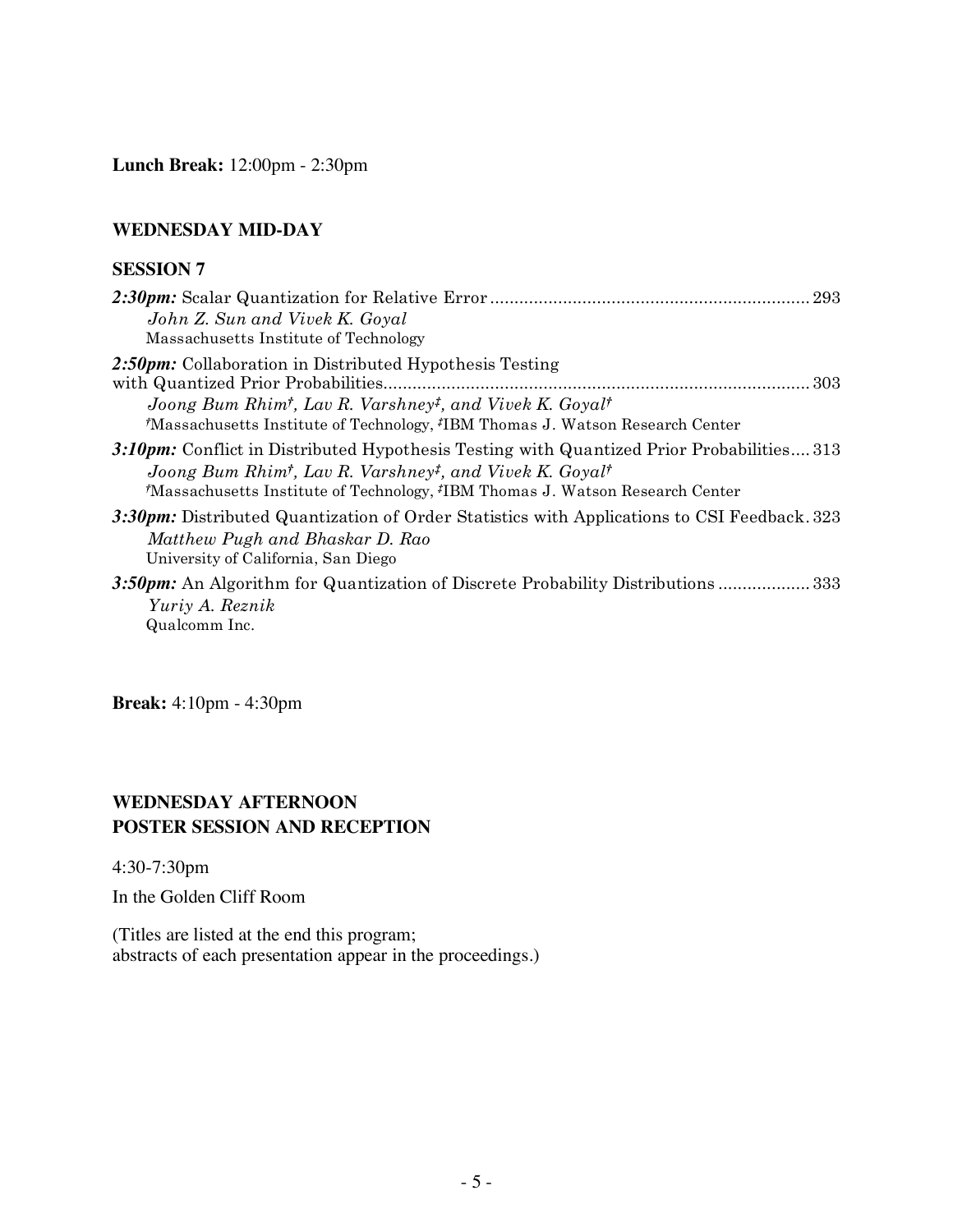## **THURSDAY MORNING**

## **SESSION 8**

| Alberto Apostolico <sup>†, ‡</sup> and Fabio Cunial <sup>†</sup><br><i>†</i> Georgia Institute of Technology, <i>†</i> Università di Padova  |  |
|----------------------------------------------------------------------------------------------------------------------------------------------|--|
|                                                                                                                                              |  |
| Markus Lohrey <sup>†</sup> , Sebastian Maneth <sup>‡</sup> , and Roy Mennicke <sup>†</sup><br>Universität Leipzig, <sup>*</sup> NICTA & UNSW |  |
| Nicholas Bartlett and Frank Wood<br>Columbia University                                                                                      |  |
| M. Oğuzhan Külekci<br>National Research Institute of Electronics & Cryptology                                                                |  |

## **Break:** 9:20am - 9:40am

## **SESSION 9**

| 9:40am: Improving Compressed Video Sign Language Conversations                                                                                                                                |  |
|-----------------------------------------------------------------------------------------------------------------------------------------------------------------------------------------------|--|
|                                                                                                                                                                                               |  |
| Jaehong Chon <sup>†</sup> , Sam Whittle <sup>‡</sup> , Eve A. Riskin <sup>†</sup> , and Richard E. Ladner <sup>†</sup><br><sup>†</sup> University of Washington, <sup>†</sup> Google, Seattle |  |
|                                                                                                                                                                                               |  |
| Cornel Constantinescu, Joseph Glider, and David Chambliss<br><b>IBM Almaden Research Center</b>                                                                                               |  |
| Stefan Böttcher, Alexander Bültmann, and Rita Hartel                                                                                                                                          |  |
| University of Paderborn                                                                                                                                                                       |  |

**Break:** 10:40am - 11:00am

## **SESSION 10**

| <b>11:00am:</b> Influence of Noise Filtering in Coding Computed Tomography                                                                                                                                                   |  |
|------------------------------------------------------------------------------------------------------------------------------------------------------------------------------------------------------------------------------|--|
| Juan Muñoz-Gómez <sup>†</sup> , Joan Bartrina-Rapesta <sup>†</sup> , Michael W. Marcellin <sup>†, ‡</sup> ,<br>and Joan Serra-Sagristà<br><sup>†</sup> Universitat Autònoma de Barcelona, <sup>†</sup> University of Arizona |  |
| 11:20am: Efficient JPEG2000 EBCOT Context Modeling<br>Jiří Matela, Vít Rusňák, and Petr Holub<br>Masaryk University and CESNET                                                                                               |  |
| <b>11:40am:</b> High-Fidelity Image Compression for High-Throughput<br>Xiaolin Wu, Jiantao Zhou, and Heng Wang<br>McMaster University                                                                                        |  |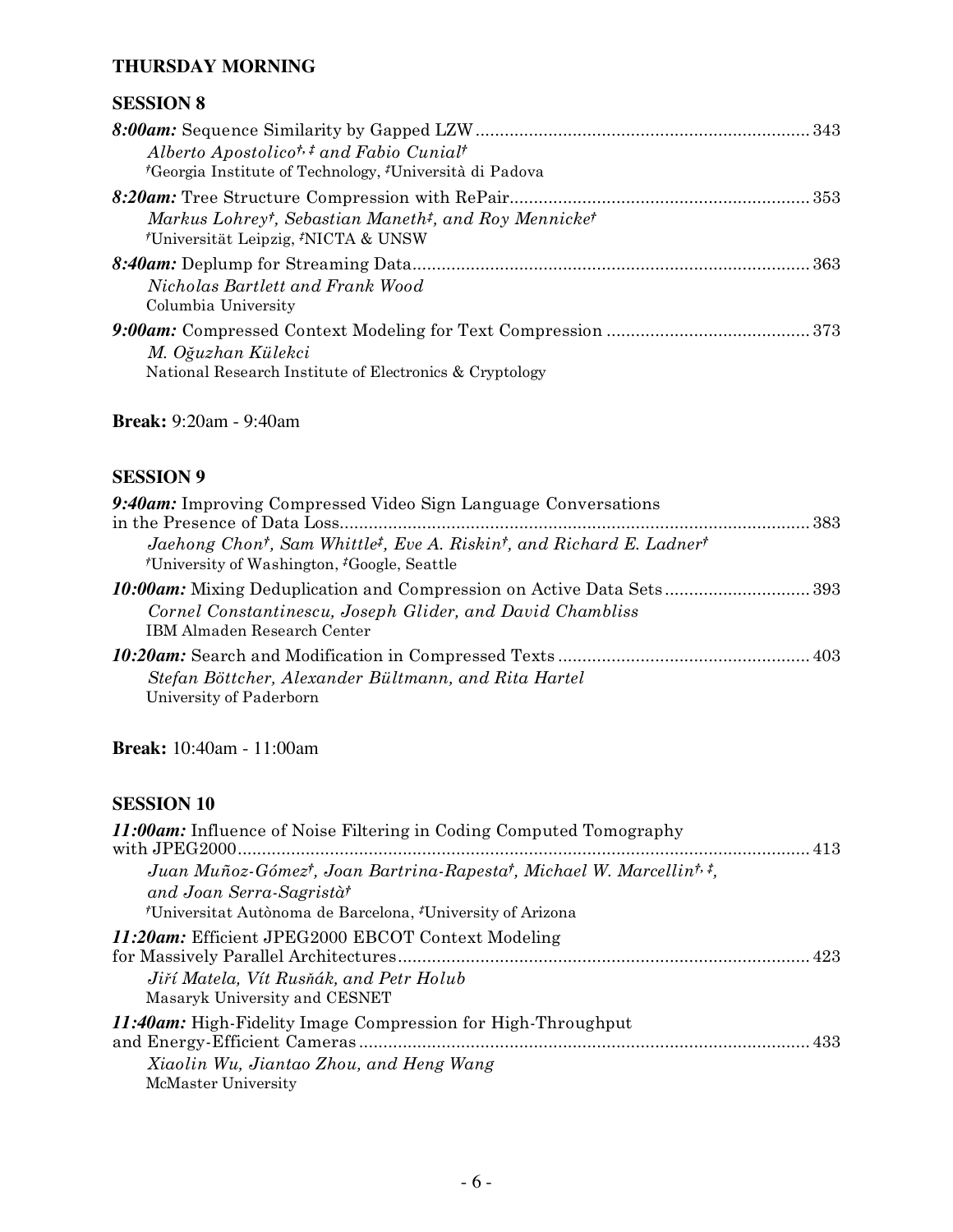## **Poster Session**

(listed alphabetically by first author)

| Jesús M. Barbero<br>Technical University of Madrid                                                                                                                                                                                                                                                                     |
|------------------------------------------------------------------------------------------------------------------------------------------------------------------------------------------------------------------------------------------------------------------------------------------------------------------------|
| The Redundancy of Two-Part Codes for Finite-Length Parametric Sources 446<br>Ahmad Beirami and Faramarz Fekri<br>Georgia Institute of Technology                                                                                                                                                                       |
| Multi-resolution Analysis Using Symmetrized Odd and Even DCT Transforms 447<br>Saeid Belkasim<br>Georgia State University                                                                                                                                                                                              |
| Changjun Fu, Xiangyang Ji, and Qionghai Dai<br>Tsinghua University                                                                                                                                                                                                                                                     |
| An Improved Temporal Frame Interpolation Algorithm<br>Hao Chen, Ye Zhang, Yu Tao, Bin Zou, and Wenyan Tang<br>Harbin Institute of Technology                                                                                                                                                                           |
| Fast Vector Quantization Algorithm for Hyperspectral Image Compression 450<br>Yushi Chen, Yuhhang Zhang, Ye Zhang, and Zhixin Zhout<br>Harbin Institute of Technology, <sup>†</sup> Beijing Remote Sensing Institute                                                                                                   |
| An Improved Parametric Bit Rate Model for Frame-Level Rate Control<br>Zhifeng Chen, Serhad Doken, and Dapeng Wu <sup>†</sup><br>InterDigital, Inc., 'University of Florida                                                                                                                                             |
| Dinesh Kumar Chobey, Ashwani Sharma, and Anil Kumar Tiwarit<br>The LNM Institute of Information Technology, 'Indian Institute of Technology Rajastha                                                                                                                                                                   |
| Wenrui Dai and Hongkai Xiong<br>Shanghai Jiao Tong University                                                                                                                                                                                                                                                          |
| On the Use of Stronger Synchronization to Boost Compression<br>Danny Dubé<br>Université Laval                                                                                                                                                                                                                          |
| Modified Efficient Fast Multiplication-Free Integer Transformation<br>Mohamed N. Haggagt, Mohamed El-Sharkawy <sup>#,*</sup> , and Gamal Fahmy <sup>†</sup><br><sup>†</sup> German University in Cairo, <sup>‡</sup> Egypt Japan University of Science and Technology,<br>*Purdue School of Engineering and Technology |
| Artur Ferreira <sup>†, #</sup> , Arlindo Oliveira <sup>†,</sup> and Mário Figueiredo <sup>†, #</sup><br><sup>†</sup> Instituto Superior de Engenharia de Lisboa, <sup>‡</sup> Instituto Superior Técnico,<br>'INESC-ID, #Instituto de Telecomunicações                                                                 |
| Jan Holub, Jakub Řezníček, and Filip Šimek<br>Czech Technical University in Prague                                                                                                                                                                                                                                     |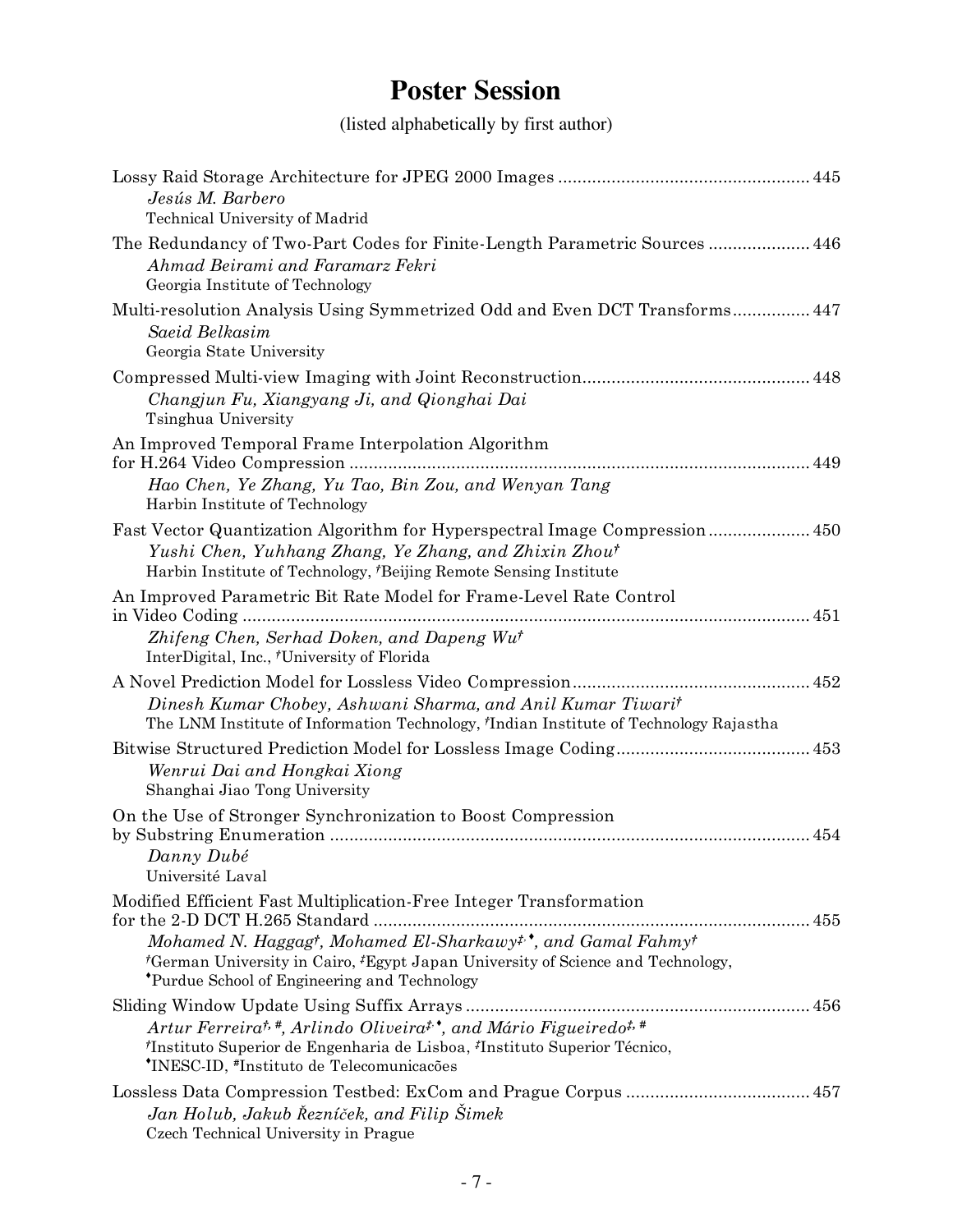| Color Image Compression Using a Learned Dictionary                                                                                                                                                                                                                                                                |
|-------------------------------------------------------------------------------------------------------------------------------------------------------------------------------------------------------------------------------------------------------------------------------------------------------------------|
| Xin Hou, Karthik S. Gurumoorthy, and Ajit Rajwade<br>University of Florida                                                                                                                                                                                                                                        |
| Yichuan Hu, Jianzhong (Charlie) Zhang <sup>†</sup> , Farooq Khan <sup>†</sup> , and Ying Li <sup>†</sup><br>University of Pennsylvania, 'Samsung Telecom America                                                                                                                                                  |
| Pre-encoded JPEG2000 Video Transmission in a Video-on-Demand Scenario 460<br>Leandro Jiménez-Rodríguez <sup>†</sup> , Francesc Aulí-Llinàs†, Michael W. Marcellin <sup>†, ‡</sup> ,<br>and Joan Serra-Sagristà <sup>†</sup><br><sup>†</sup> Universitat Autònoma de Barcelona, <sup>‡</sup> University of Arizona |
| Quassi Lossless Motion Estimation Algorithm<br>Jong-Nam Kim, Won-Hee Kim, and Tae-Il Jung<br>Pukyong National University                                                                                                                                                                                          |
| 462<br>Masato Kitakami and Tomoya Ebihara<br>Chiba University                                                                                                                                                                                                                                                     |
| Distributed Video Coding in Pixel Domain<br>Cyrine Lahsini <sup>t, <math>t</math></sup> , Sonia Zaibi <sup><math>t</math></sup> , Ramesh Pyndiah <sup><math>t</math></sup> , and Ammar Bouallegue <sup><math>t</math></sup><br><sup>†</sup> Telecom Bretagne, <sup>‡</sup> Syscom Laboratory                      |
| A Hybrid Admissible Distortion Checking Algorithm<br>for the B-Spline-Based Operational Rate-Distortion Optimal Shape Coding 464<br>Zhongyuan Lai, Zhen Zuo, Zhe Wang, and Wenyu Liu<br>Huazhong University of Science and Technology                                                                             |
| Accurate Distortion Measurement Using Analytical Model<br>Zhongyuan Lai, Zhen Zuo, Zhe Wang, and Wenyu Liu<br>Huazhong University of Science and Technology                                                                                                                                                       |
| Sparse Graph Codes for the Two-Way Relay Network with Correlated Sources 466<br>Gottfried Lechner, Roy Timo, and Lawrence Ongt<br>University of South Australia, <sup>†</sup> The University of Newcastle                                                                                                         |
| Yu-Hsun Lin and Ja-Ling Wu<br>National Taiwan University                                                                                                                                                                                                                                                          |
| Joint Spatial-Temporal Layer Bit Allocation<br>Jiaying Liut, Yongjin Cho <sup>†</sup> , and Zongming Guo <sup>†</sup><br>*Peking University, *University of Southern California                                                                                                                                   |
| Shaoli Liu, Ling Li, Yunji Chen, and Tianshi Chen<br>Chinese Academy of Sciences                                                                                                                                                                                                                                  |
| Image Coder Based on Hilbert Scanning of Embedded QuadTrees 470<br>Jaime Moreno and Xavier Otazut<br>National Polytechnic Institute, 'Universitat Autònoma de Barcelona                                                                                                                                           |
| A Cloud Based Architecture for Improving Video Compression Time Efficiency:<br>Rafael Pereira <sup>t, #</sup> and Karin Breitman <sup>t</sup><br>*PUC-Rio, *WebMedia, Globo.com                                                                                                                                   |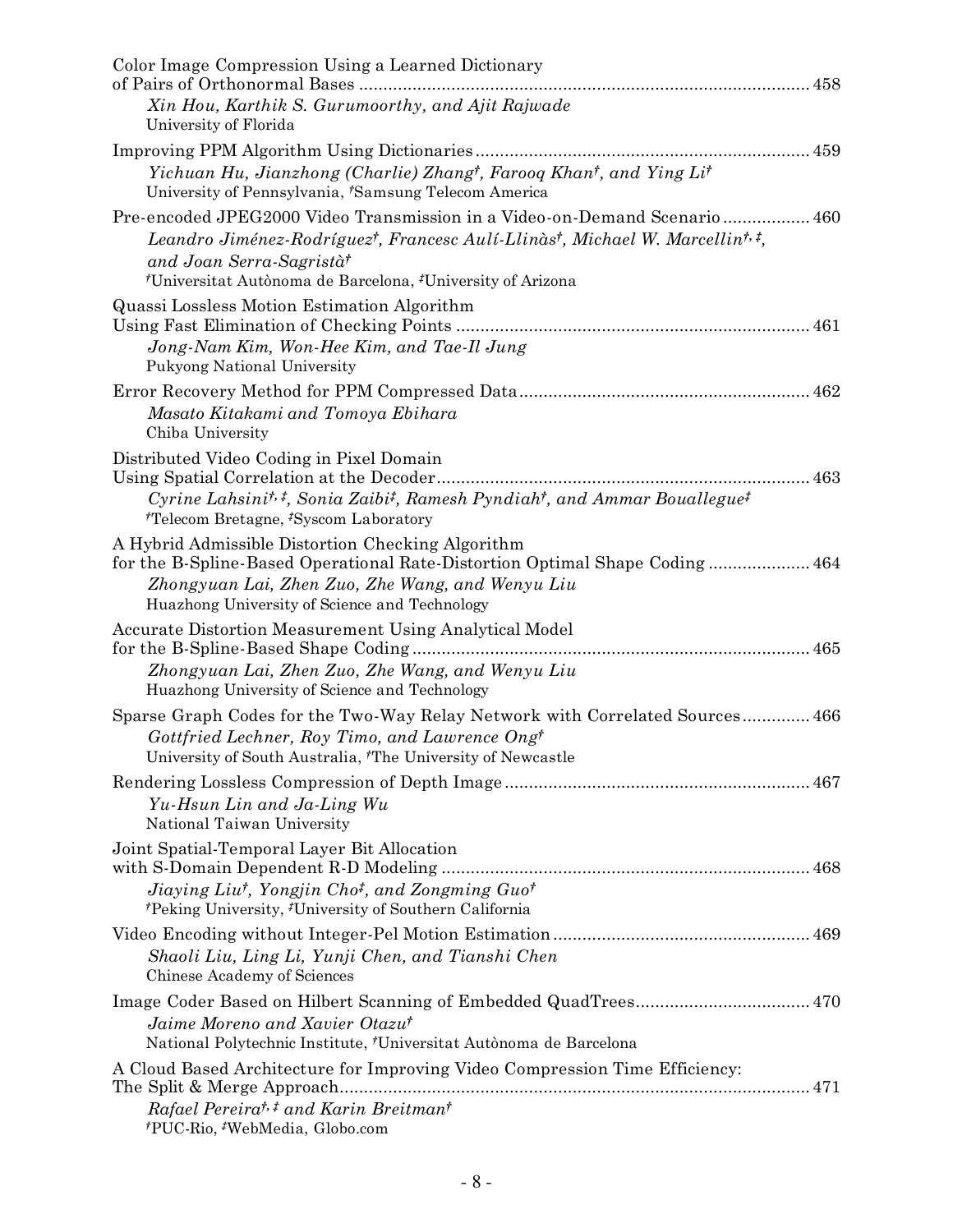| Petr Procházka and Jan Holub<br>Czech Technical University in Prague                                                                                                                                                                                                                            |
|-------------------------------------------------------------------------------------------------------------------------------------------------------------------------------------------------------------------------------------------------------------------------------------------------|
| Variable-Length Source Compression Using Successive Refinement                                                                                                                                                                                                                                  |
| Francisco Ramirez-Javega <sup>†</sup> and Meritxell Lamarca <sup>†, ‡</sup><br><sup>†</sup> Universitat Politecnica de Catalunya, <sup>‡</sup> University of Delaware                                                                                                                           |
| <b>Thomas Richter</b><br>University of Stuttgart                                                                                                                                                                                                                                                |
| Jens Schneider<br>King Abdullah University of Science and Technology                                                                                                                                                                                                                            |
| An Efficient Distributed Video Coding with Parallelized Design<br>Yun-Chung Shen, Han-Ping Cheng, and Ja-Ling Wu<br>National Taiwan University                                                                                                                                                  |
| Controlled Recognition Bounds for Scaling and Occlusion Channels 477<br>Stefano Soatto and Alessandro Chiuso <sup>†</sup><br>University of California, Los Angeles, 'Università di Padova                                                                                                       |
| The Universal Measure for General Sources<br>Joe Suzuki<br>Osaka University                                                                                                                                                                                                                     |
| Serpil Tokdemir and S. Belkasim<br>Georgia State University                                                                                                                                                                                                                                     |
| A Novel Computationally Efficient Motion Compensation Method<br>Mohit Vaishnav, Ashwani Sharma, and Anil Kumar Tiwarit<br>The LNM Institute of Information Technology, <sup>†</sup> Indian Institute of Technology Rajasthan                                                                    |
| Towards the Synergy between Compression and Content-Based Analysis:<br>Hai Wei, Sakina Zabuawala, Joseph Yadegar, Julio de la Cruz <sup>†</sup> ,<br>and Hector J. Gonzalez <sup>†</sup><br>UtopiaCompression Corporation, <sup>†</sup> U.S. Army RDECOM/STTC                                   |
| Adaptive Image Deblurring via Tanner Graph Representation<br>Ruigin Xiong<br>Peking University                                                                                                                                                                                                  |
| Inferring BP Priority Order Using 5D Tensor Voting<br>Yang Xu, Hongkai Xiong, and Yuan F. Zhengt<br>Shanghai Jiao Tong University, 'Ohio State University                                                                                                                                       |
| Adaptive Quantization in DCT Domain for Distributed Video Coding  484<br>Chun-Ling Yang <sup>†</sup> , Dong-Qin Xiao <sup>†</sup> , Lai-Man Po <sup>‡</sup> , and Wang-Hua Mo <sup>†</sup><br><sup><i>†</i>South China University of Technology, <sup>‡</sup>City University of Hong Kong</sup> |
| Meng Yang, Xuguang Lan, and Nanning Zheng<br>Xi'an Jiaotong University                                                                                                                                                                                                                          |